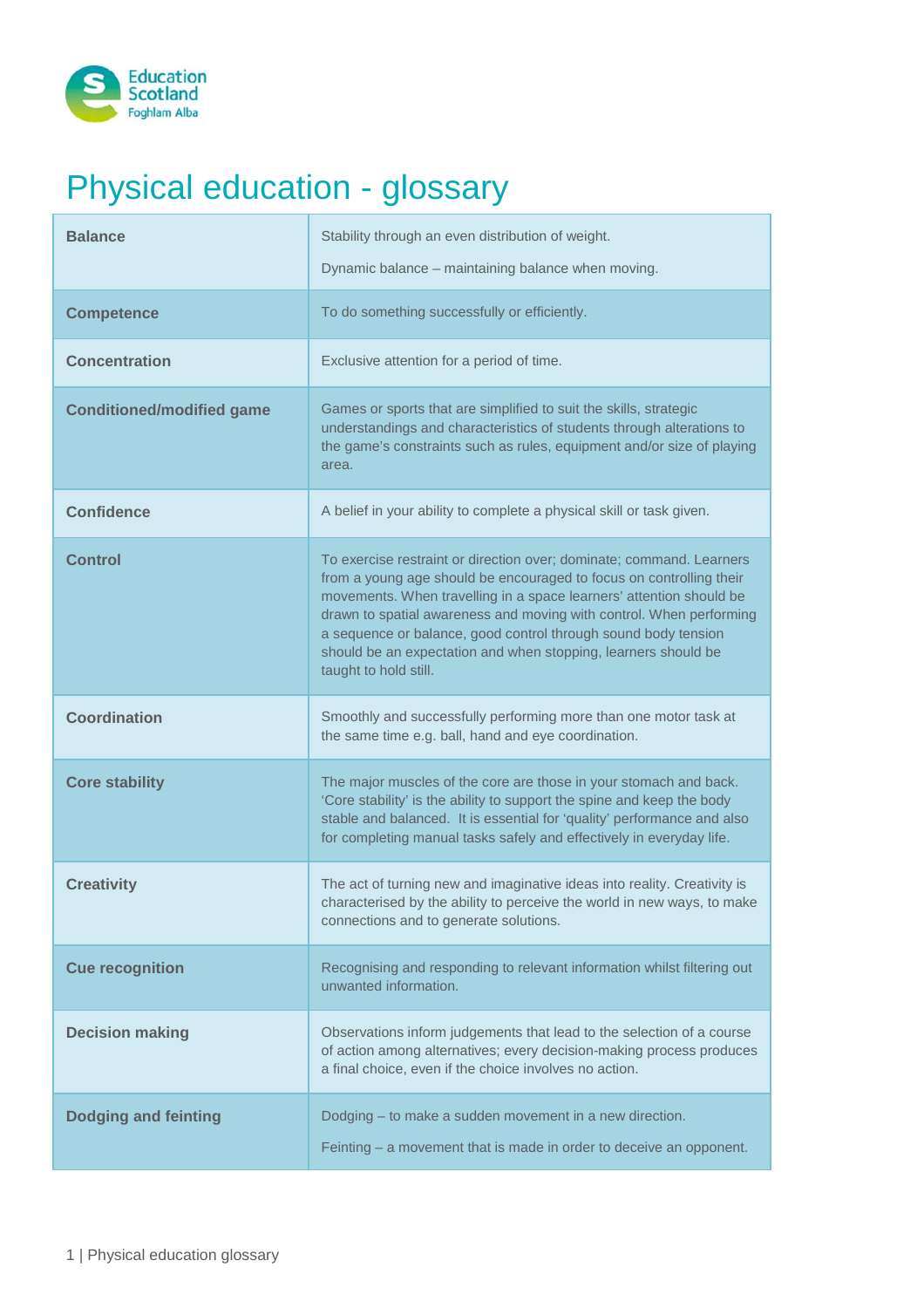| Eye-hand/eye-foot<br>coordination                | Eye-hand coordination - eyes and hands working together to perform a<br>task e.g. catching a ball or handwriting.<br>Eye-foot coordination - eyes and feet working together to perform a task<br>e.g. kicking a ball, dodging an opponent.                                                                                                                         |
|--------------------------------------------------|--------------------------------------------------------------------------------------------------------------------------------------------------------------------------------------------------------------------------------------------------------------------------------------------------------------------------------------------------------------------|
| <b>Flexibility</b>                               | The range of movement through which a joint or sequence of joints can<br>move.                                                                                                                                                                                                                                                                                     |
| <b>Fluency</b>                                   | Movement that is smooth, graceful and effortless.                                                                                                                                                                                                                                                                                                                  |
| <b>Focus</b>                                     | To direct one's attentions or efforts.                                                                                                                                                                                                                                                                                                                             |
| <b>Force</b>                                     | Strength or energy used in a physical movement.                                                                                                                                                                                                                                                                                                                    |
| <b>Impulsive responses</b>                       | To act without considering the consequences.                                                                                                                                                                                                                                                                                                                       |
| <b>Kinaesthetic Awareness</b>                    | A sensation by which bodily position, weight, muscle tension and<br>movement are perceived by an individual.                                                                                                                                                                                                                                                       |
| Leadership                                       | Guiding a team/group or individual e.g. leading a warm up, taking on a<br>specific role within a team, taking responsibility for completing a task<br>etc.                                                                                                                                                                                                         |
| <b>Manipulate object</b>                         | Handling/controlling a piece of equipment or apparatus.                                                                                                                                                                                                                                                                                                            |
| <b>Moderate to vigorous physical</b><br>activity | Moderate – physical activity (exercise) that generally requires<br>sustained rhythmical movements. A person should feel some<br>exertion but should be able to carry on a conversation comfortably<br>during the activity.<br>Vigorous - physical activity (exercise) that is intense enough to result in<br>a significant increase in heart and respiration rate. |
| <b>Movement:</b>                                 |                                                                                                                                                                                                                                                                                                                                                                    |
| - Basic/additional<br>components of movement     | The variables that are combined in composing and performing<br>movement. The components of movement are effort, time,<br>space and relationships.                                                                                                                                                                                                                  |
| - Quality movement                               | Quality movement is movement that shows control/accuracy/precision                                                                                                                                                                                                                                                                                                 |
| - Moves with purpose                             | Focused movement designed to achieve an outcome.                                                                                                                                                                                                                                                                                                                   |
| <b>Motor skills:</b>                             |                                                                                                                                                                                                                                                                                                                                                                    |
| <b>Fine motor skills</b>                         | Fine motor skills; small physical actions e.g. manipulating the hands<br>or the fingers.                                                                                                                                                                                                                                                                           |
| <b>Gross motor skills</b>                        | Large physical actions e.g. running, skipping and jumping etc.                                                                                                                                                                                                                                                                                                     |
| <b>Multi-processing</b>                          | Acknowledging several pieces of information at the same time.                                                                                                                                                                                                                                                                                                      |